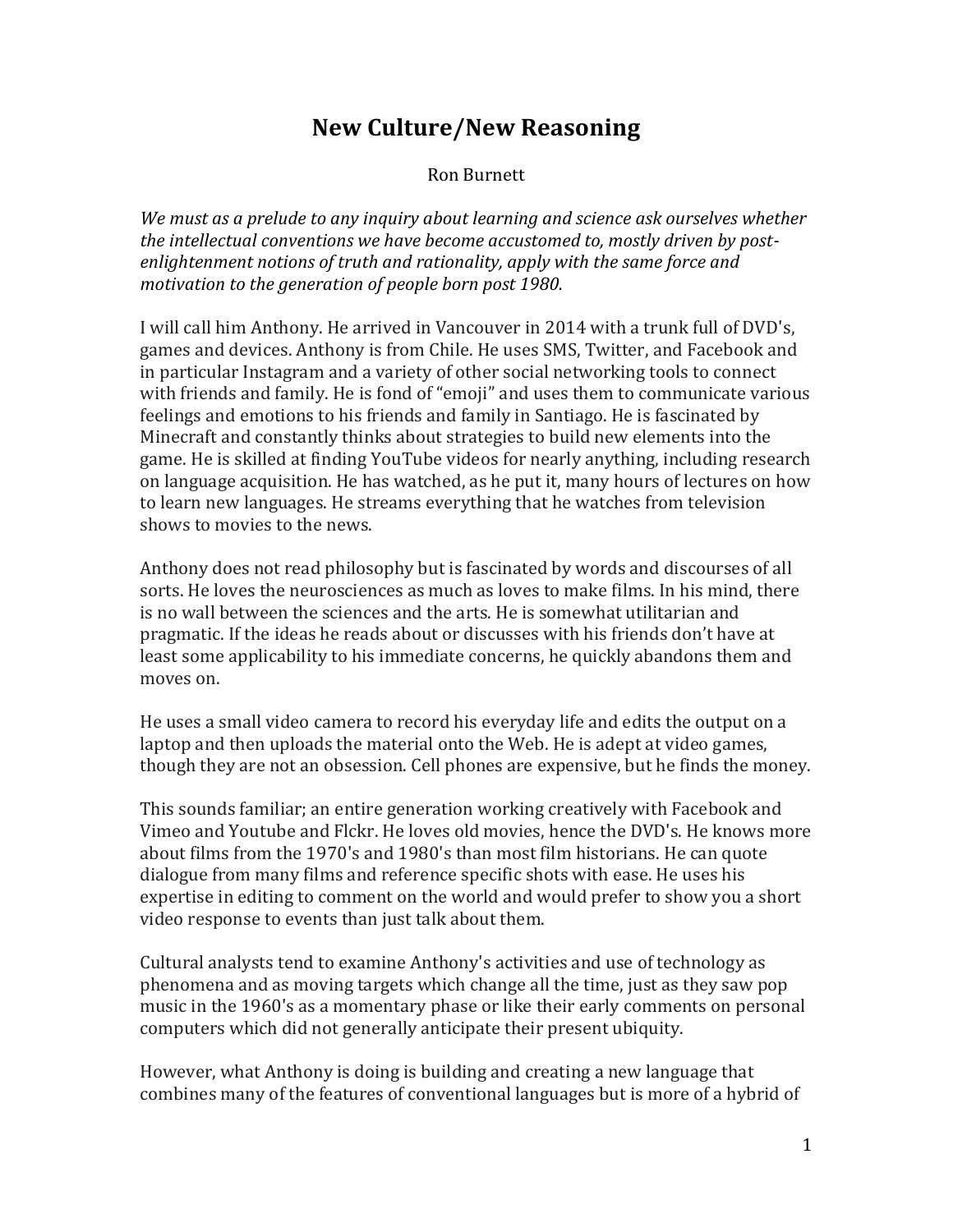many different modes of expression. Just as we don't really talk about language as a passing phenomenon, (because it is inherent to everything that we do) we can't deal with this explosion of new languages as if they are simply a phase or a cultural anomaly.

What if this is the new form and shape of writing, reading and research? What if all of these fragments, experiential, discursive and artistic, which combine the verbal and non-verbal with images and sounds are inherent to an entire generation and is *their mode* of expression and a reflection of their modes of thought?

Language, verbal and written is at the core of what humans do everyday. But, language has always been very supple, capable of incorporating not only new words, but also new modalities of expression. Music for example became a formalized notational system through the adaptation and incorporation of some of the principles of language. Films use narrative, but then move beyond conventional language structure into a hybrid of voice, speech, sounds and images.

As long as Anthony's incorporation of technology and new forms of expression is viewed as a passing phenomenon it is unlikely that we will understand the degree to which he is changing the fundamental notions of communications to which we have become accustomed over the last century. It is also likely that Anthony is evolving new forms of reasoning based on radically different ideas of scientific thinking and with very different notions of outcomes.

At the same time, Anthony has many problems with writing. He is uncomfortable with words on a page. He wants to use graphics and other media to make his points. He is more comfortable with the fragment, with the poetic than he is with the whole sentence. He is prepared to communicate, but only on his own terms.

It is my own feeling that the ubiquity of computers and digital technologies means that all cultural phenomena are now available for use by Anthony and his generation and they are producing a new framework of reasoning within which writing is only a piece and not the whole.

Some may view this as a disaster. I see Anthony as a harbinger of the future. He will not take traditional composition classes to learn how to write. Instead, he will communicate with the tools that he is comfortable with and he will persist in making himself heard or read.

But, reading will not just be text-based. Text on a page is as much design as it is media. The elliptical nature of the verbal and the visual will have to be accommodated within the traditions of writing, but writing and even grammar will also have to change as will research methods and the subjects chosen for examination.